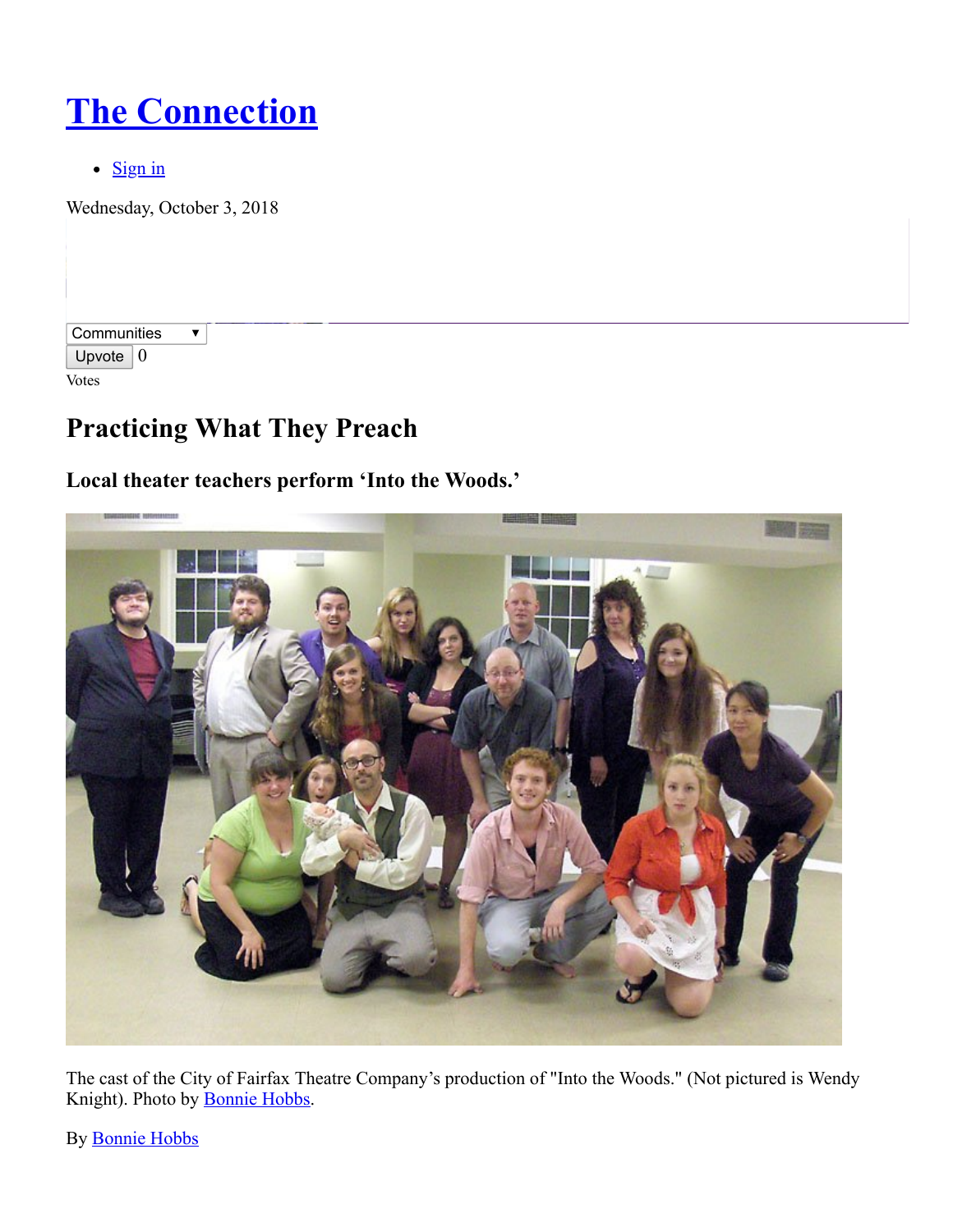[Wednesday, July 11, 2012](http://www.connectionnewspapers.com/news/2012/jul/11/practicing-what-they-preach/)

- [Sign in to favorite this](http://www.connectionnewspapers.com/accounts/login/?next=/news/2012/jul/11/practicing-what-they-preach/)
- Discuss Comment, Blog [about](http://www.connectionnewspapers.com/weblogs/post/?cid=125&oid=74693)
- Share this **[Email](http://www.connectionnewspapers.com/mailfriend/125/74693/2497a543b3/)**, [Facebook,](https://www.facebook.com/sharer.php?u=http://www.connectionnewspapers.com/news/2012/jul/11/practicing-what-they-preach/) [Twitter](http://twitter.com/home?status=http://www.connectionnewspapers.com/news/2012/jul/11/practicing-what-they-preach/)



#### Photo by Bonnie Hobbs

Rehearsing a confrontation scene are (from left) Anna Hicks (Little Red Riding Hood), Peelee (the baker), Karen Kelleher (the baker's wife) and Terri Hobson (the witch).

Six drama teachers headline the cast of the City of Fairfax Theatre Company's summer production of "Into the Woods." They include Fairfax High's Wendy Knight and Paul Rubenstein and Woodson High's Terri Hobson.

"We have a very talented cast," said Director Cate Brewer, who acts and directs in Washington, D.C., and teaches acting at the University of Mary Washington. "Most of the six teachers were actors before they were teachers, or they have acting experience. And because of that, they're able to raise the show's level of professionalism and help the younger actors."

#### **To Go**

Show times are Friday-Saturday, July 20-21 and July 27-28, at 8 p.m., and Sunday, July 22 and 29, at 2 p.m. Tickets are \$10, online; \$15, at the door; for adult-cast performances; and \$8, online; \$12, at the door; for youth-cast performances. One-act, youth-cast shows are Saturday, July 21 and 28, at 3 p.m.

All shows are at Madison High, 2500 James Madison Drive, Vienna. For more information, go to <http://fairfaxcitytheatre.ticketleap.com/into-the-woods/#view=calendar>.

This Stephen Sondheim musical features a cast and crew of about 35, plus a 13-piece orchestra. "We were lucky – a lot of talented people came to the auditions," said Brewer. "It's been wonderful directing them because they make good acting choices and know what they want their characters to be."

She said the story's funny; but at the same time, there's a much deeper message. "We all wish for something we don't have," said Brewer. "And once we get it, we're either not satisfied or we realize that it doesn't equal happiness. In the selfish pursuit of getting what you want, you're willing to sacrifice everything and everyone. But the only way people can get things done is to work together."

Similarly, helping to create the show are Musical Director Matt Jewell, Youth Director Beth DeMarco and Hobson's daughter Carly, who's putting together the costumes. And besides acting, Knight's the technical director; she also designed the set and built it with interns. And she and the Fairfax Academy's Mike Replogle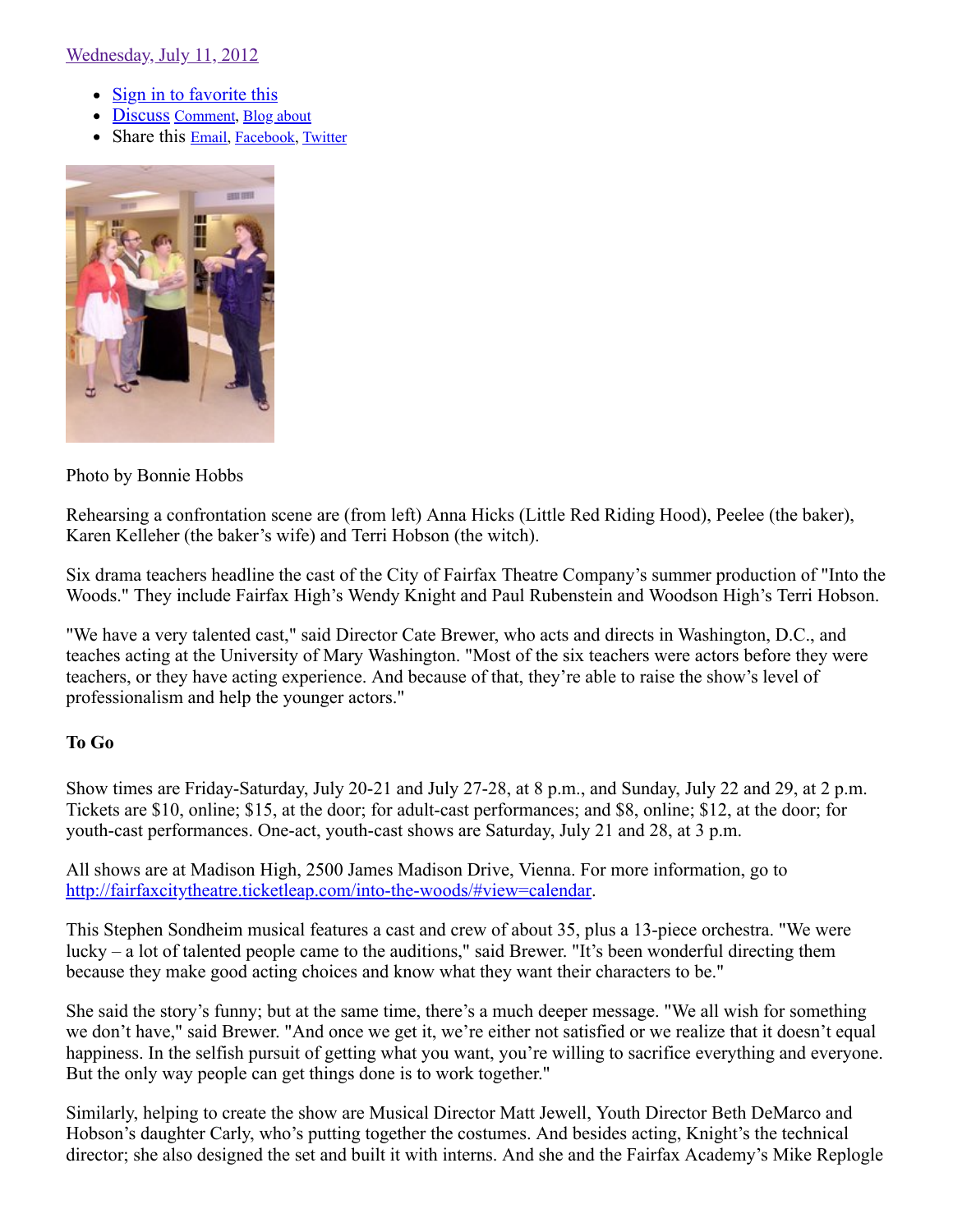are the theater company's co-artistic directors.

**A DARK COMEDY**, "Into the Woods" intertwines the fairytales of "The Baker and His Wife," "Cinderella," "Jack and the Beanstalk" and "Rapunzel." Act I ends with happily ever after – and Act II tells what happens afterward. All the fairytales collide and the plots and characters go awry; they're then connected in ways that'll surprise the audience.

Fairfax High English teacher and Improv Club leader, Paul Rubenstein, narrates the play. "The narrative drives the action," he said. "I have to know what comes when, so the actors know what they need to do." His favorite song is "Agony" because "it's funny and campy. The way Cinderella's and Rapunzel's princes sing it, it's hilarious."

Rubenstein said the audience will like "the honesty we bring to the production. Every character is true to their fairytale and to themselves and strives to achieve a goal, whether good or bad. The story has depth and isn't the typical fairytale. People will also enjoy the lush harmonies and intricate melodies of the songs. If they like musical theater, they'll have a good time."

Portraying the witch is Woodson Theater Director Terri Hobson. "I feel a strong connection to her because everything she does is to protect her 'child,' Rapunzel," said Hobson. "She doesn't want Rapunzel ever to leave the tower and go out because she knows the world is dark, bad and dangerous. So the witch does everything she can to get her to stay. In her eyes, she's keeping Rapunzel safe."

Hobson loves her role. "There are a lot of words and they come out fast," she said. "But it helps me reconnect with what my theater students have to do. And my part has such great writing. The witch is sarcastic, funny and witty, but also has a dark side, so she gets to show a whole range of emotions."

She likes the song, "Last Midnight," best because "I really get to cut loose in it and rant – and I don't get to do that every day." She said all the performers are fun to watch so the audience will enjoy the show. "We all have really good chemistry with each other," said Hobson. "They'll also love Sondheim's brilliant music and lyrics, plus James Lapine's clever script."

Fairfax High Theater Director Wendy Knight plays the ghost of Cinderella's mother, who died when Cinderella was very young. "Cinderella planted a tree at her grave and cried so much that the tree grew and contained her mother's spirit," said Knight. "So Cinderella talks to her there."

Knight enjoys singing her role. "It's a high soprano, very ethereal and lyrical," she said. "My favorite song is 'Stay with Me.' It's gorgeous – the lyrics are so moving, sad and poignant, as the mother tries to tell her 'child' what the world's really like."

Noting that this is the theater company's fourth summer musical, Knight said, "The caliber of each, individual actor is so high, there are no weak links in the entire show. Each one could have been the lead – they're all that good. And the story takes what you know about these fairytales and turns them on their ear."

She's also the show's technical director and says the special effects include a fake chicken that runs on stage by itself, plus magic lighting effects from the witch's staff.

**SEVERAL FAIRFAX HIGH STUDENTS** and alumni are also involved in the production. Both acting majors in college, 2012 grad Mike Anderson and 2011 grad Jess Rawls, respectively, are understudying all the male and female roles.

"It gives me different perspectives of the story, plus more experience," said Rawls. "It's tough, but fun. The show's family-oriented, but gets dark and more realistic in the second half. It's the idea that life is not a fairytale."